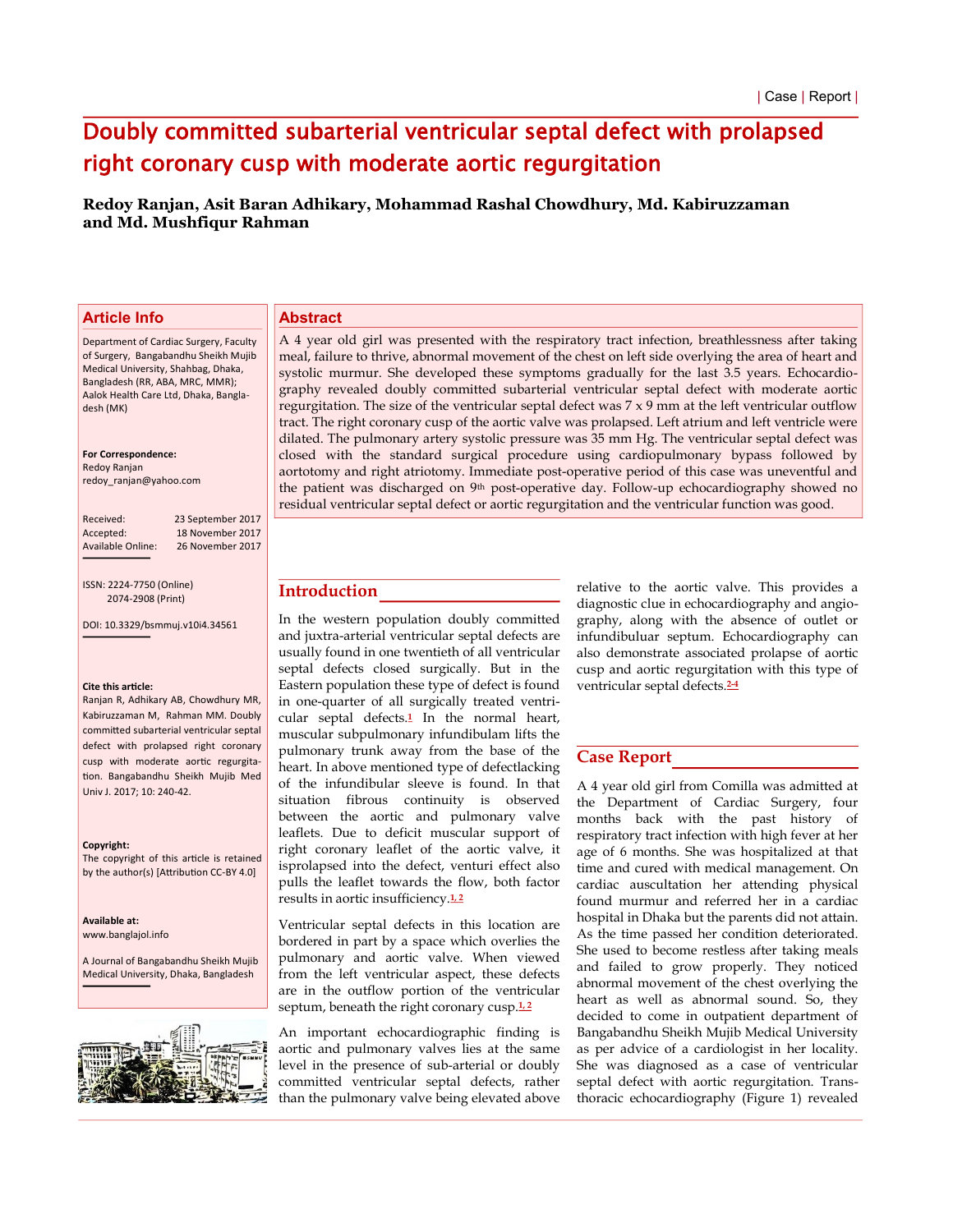doubly committed sub arterialventricular septal defect with aortic regurgitation. Size of the ventricular septal defect was 7 mm x 9 mm at left ventricular outflow tract, with left to right shunt, with peak pressure gradient across the shunt was 75 mm Hg. There was prolapsed right coronary cusp of aortic valve with moderate aortic regurgitation. Left atrium and left ventricle was dilated. Pulmonary artery systolic pressure was 35 mm Hg. After preparation for surgery she underwent intracardiac repair operation. Chest was opened with standard median sternotomy. Cardiopulmonary bypass was established with bi-caval cannulation of appropriate size. Heart was arrested by adminis-



Figure 1: Transthoracic echocardiography showing presence of doubly committed sub arterial ventricular septal defect with moderate aortic regurgitation



Figure 2: Arrow indicating prolapsed right coronary cusp (RCC) of aortic valve seen through aortotomy

tration of antegrade blood cardiplegia with moderate hypothermia. Aortotomy was done by an oblique incision over the aorta away from the orifice of coronary arteries. Right coronary cusp was found prolapsed (Figure 2) and was repaired by Trusler's technique of repair. Aortotomy was closed. Then right atriotomy was done and a moderate size outlet ventricular septal defect was found. Ventricular septal defect was repaired with a Dacron patch. Right atriotomy was closed. Deairation was done before the closure of aortotomy and right atriotomy incision. Patient was weaned from cardiopulmonary bypass uneventfully and chest was closed following standard protocol. Aortic cross clamp time was 54 min and total cardiopulmonary bypass time was 84 min. The post operative period was uneventful. The general condition of the patient improved and her symptoms resolved. The patient was discharged on 9th post-operative day with advice for follow-up.

## **Discussion**

This patient was presented with respiratory tract infection, breathlessness after taking meal, failure to thrive, abnormal movement of the chest on left side (area overlying the heart) and systolic murmur. Echocardiography revealed doubly committed sub arterial ventricular septal defect with moderate aortic regurgitation. Size of the ventricular septal defect was 7 mm x 9 mm at left ventricular outflow tract. Right Coronary Cusp of aortic valve was prolapsed. Left atrium and left ventricle was dilated. Pulmonary artery systolic pressure was 35 mm Hg.

Among various subtypes of ventricular septal defect, doubly committed sub-arterial type is important because it has high prevalence in Asian population (30%) as compared to western population (5-10%) and it is associated aortic valve prolapse and aortic regurgitation which is estimated to exceed 40%. The peak age for aortic valve prolapse was around 7 years and that for aortic regurgitation was between 5 to 10 years.**<sup>5</sup>**

Lun et al. observed that aortic cusp deformities and AR does not develop in sub-arterial type of ventricular septal defects measuring <5 mm in diameter.**<sup>3</sup>** In defects larger than 5 mm, occurrence of the above mentioned complications can be prevented by doing early surgical closure which is supported by other authors also.**4, 6**

The incidence of severity of aortic regurgitation can be reduced by performing surgical closure at proper time and thus need aortic valve surgery, aortic valve replacement, development of pulmonary artery hypertension and it's consequences can also be reduced.**7, 8** When surgery is differed in patients with small size or due to other cause serial two